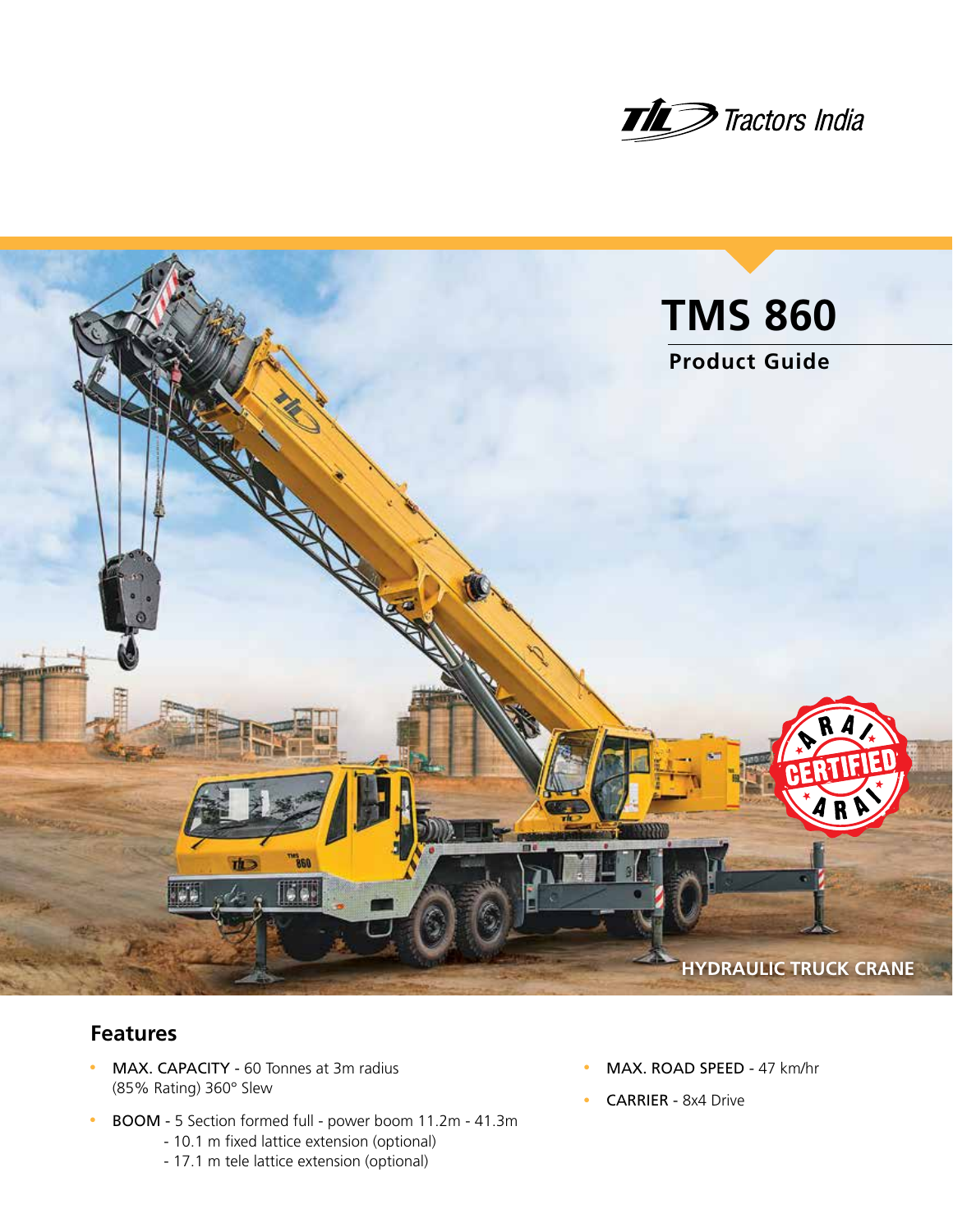#### **BOOM**

5-section, telescopic, formed, full power, sequencedsynchronized boom. Fabricated from high strength, low alloy steel plates. Telescopic sections slide on adjustable and replaceable low friction wear resistance pads.

Telescoping Range : 11.2m - 41.3m

Maximum tip height : 44.0m. for main boom

: 54m with 10.1m fixed lattice extension

: 60m with 17.1m tele lattice extension

#### **BOOM NOSE**

Five nylatron sheaves mounted on heavy duty tapered roller bearings with removable pin-type rope guards.

#### **BOOM ELEVATION**

Single double acting hydraulic cylinder with integral holding valve.

#### **BOOM ANGLE**

Maximum 78°, Minimum -1.8°.

#### **SUPERSTRUCTURE FRAME**

Fabricated from high tensile steel plates and sections.

#### **SLEW SYSTEM**

Ball bearing swing circle with 360° continuous rotation. Planetary glide swing with foot applied multi-disc wet brake. Spring applied hydraulically released parking brake. Mechanical house lock operated from cab. Free slew facility provided.

#### **SLEW SPEED**

Maximum 2.0 RPM (Unladen).

#### **HOIST SYSTEM**

Power up and down, equal speed, planetary reduction with integral automatic spring applied multi-disc brake on grooved hoist barrel. Hoist drum fitted with third wrap indicator.

#### Max. Single Line Pull : Hoist Drum 1st Layer : 7955 kg, 2nd Layer : 7273 kg, 3rd Layer : 6705 kg, 4th Layer : 6218 kg, 5th Layer : 5800 kg.

Max. Single Line Pull : Hoist Rope 7250 kg with 18 x 19 class rope.

Max. Single Line Speed : 113 m/min. (Unladen) - Top layer.

Non Spin Hoist Rope : Rope length 182m and 19mm (3/4") dia.

#### **HOOK BLOCK**

**TMS 860**

**IMS 860** 

60 MT, 5 sheaves.

### **COUNTERWEIGHT**

6000 kg. Pinned with superstructure.

#### **CRANE CONTROLS**

Joystick controls are in operator's cab for slewing, telescoping,

hoisting and derricking with independent or simultaneous operation of crane motions.

#### **HYDRAULIC SYSTEM**

Pump - 3 sec. gear pump driven through gearbox PTO. Engine driven steering pump.

Valves - 3 nos. Over center control valves with built-in pressure relief.

Filter - Return line type, full flow with bypass protection and service indicator. Replaceable cartridge.

Reservoir - 800 litres capacity fitted with filter, external sight gauge, clean out access, strap mounted to frame.

Oil Cooler - Remote mounted, thermostatically controlled electric motor driven fan.

### **LOAD MOMENT INDICATOR & ANTI-TWO BLOCK SYSTEM**

Electronic load moment indicator system with audio-visual warning & control lever lockout indicates electronic display of boom angle, length, radius, relative load moment, permissible load, load indication & warning of impending two block condition. Motion cut off to ensure the safe operation with load for tele, derrick & hoist motions.

#### **SAFETY SYSTEM**

Pendant Limit Switch on boom head for over hoist. Third wrap indicator on hoist barrel to ensure 3 turns of rope on hoist drum.

Hydraulic relief valves protect pumps and structures from excessive pressure. Lock and counterbalance valves fitted on derrick, telescopic and outrigger cylinders to sustain rams in the event of hydraulic failure.

#### **OPERATOR'S CAB**

Totally enclosed steel construction, full vision type, windows fitted with toughened safety glass including front windscreen. Adjustable operator's seat, cab interior light, electric fan, electric horn, electric windshield wiper and lockable sliding door. Ergonomically designed cab and controller layout to give fatigue free comfort to the operator.

#### **OPTIONAL EQUIPMENT**

Auxiliary Hoist Air Conditioned Super Cabin Air Conditioned Carrier Cabin 10.1m Fixed Lattice 17.1m Tele Lattice 40T/50T Hook Block (Loose Supply) 15T Single Sheave Hook Block (Loose Supply) 6.8T Headache Ball Tie Down Rope Anemometer 5 Kg. Fire Extinguisher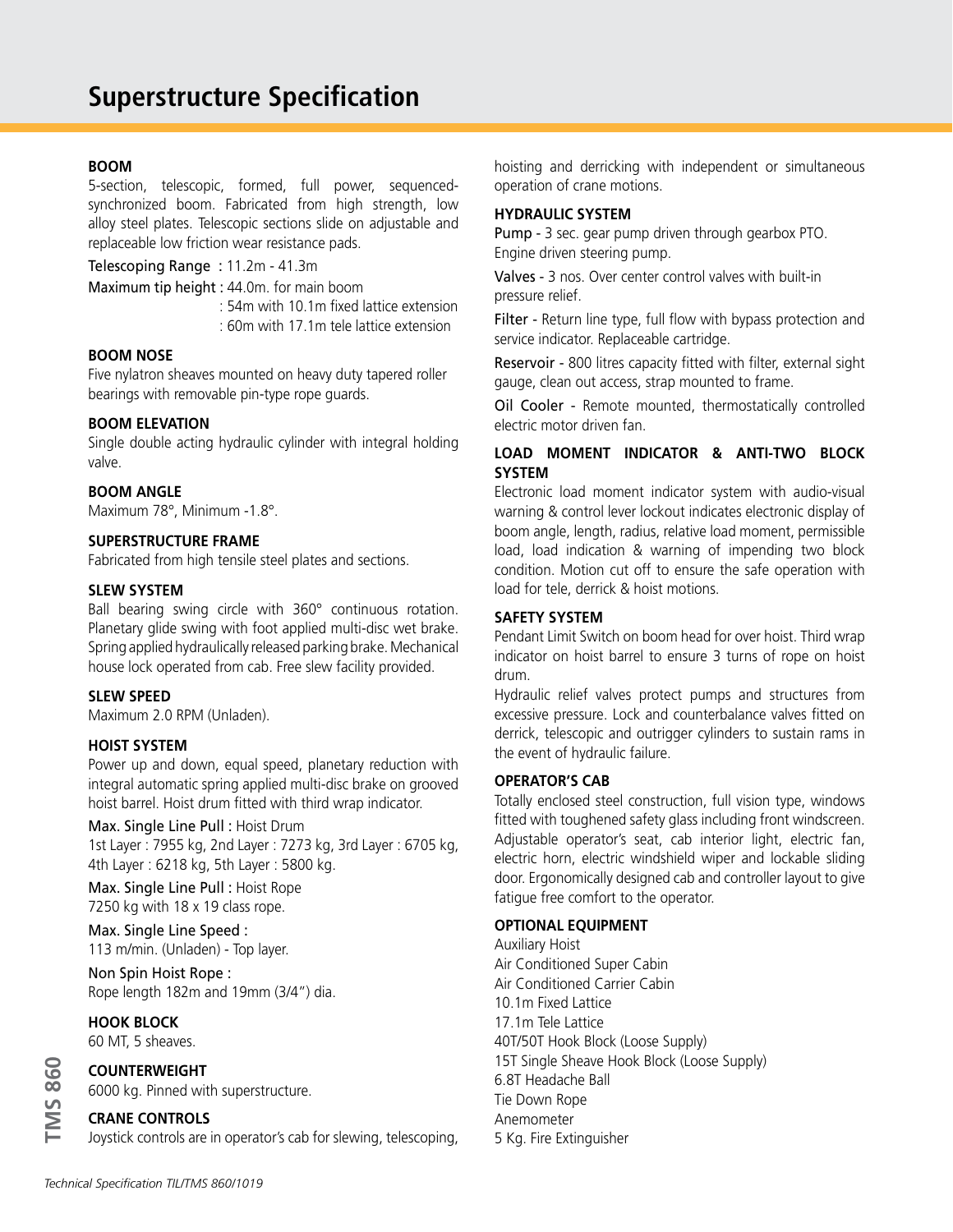# **Height of Lift : 5 Section 11.2m - 41.3m Full Power Boom 10.1m Fixed Lattice Extension : 10.1m Fixed Lattice Extension : 17.1m Tele Lattice Extension**



HEIGHT FROM GROUND IN METRES HEIGHT FROM GROUND IN METRES

NOTE:

The above heights of lift and boom angles are based on a straight (unladen) boom and allowance should be made for boom deflections obtained under laden conditions.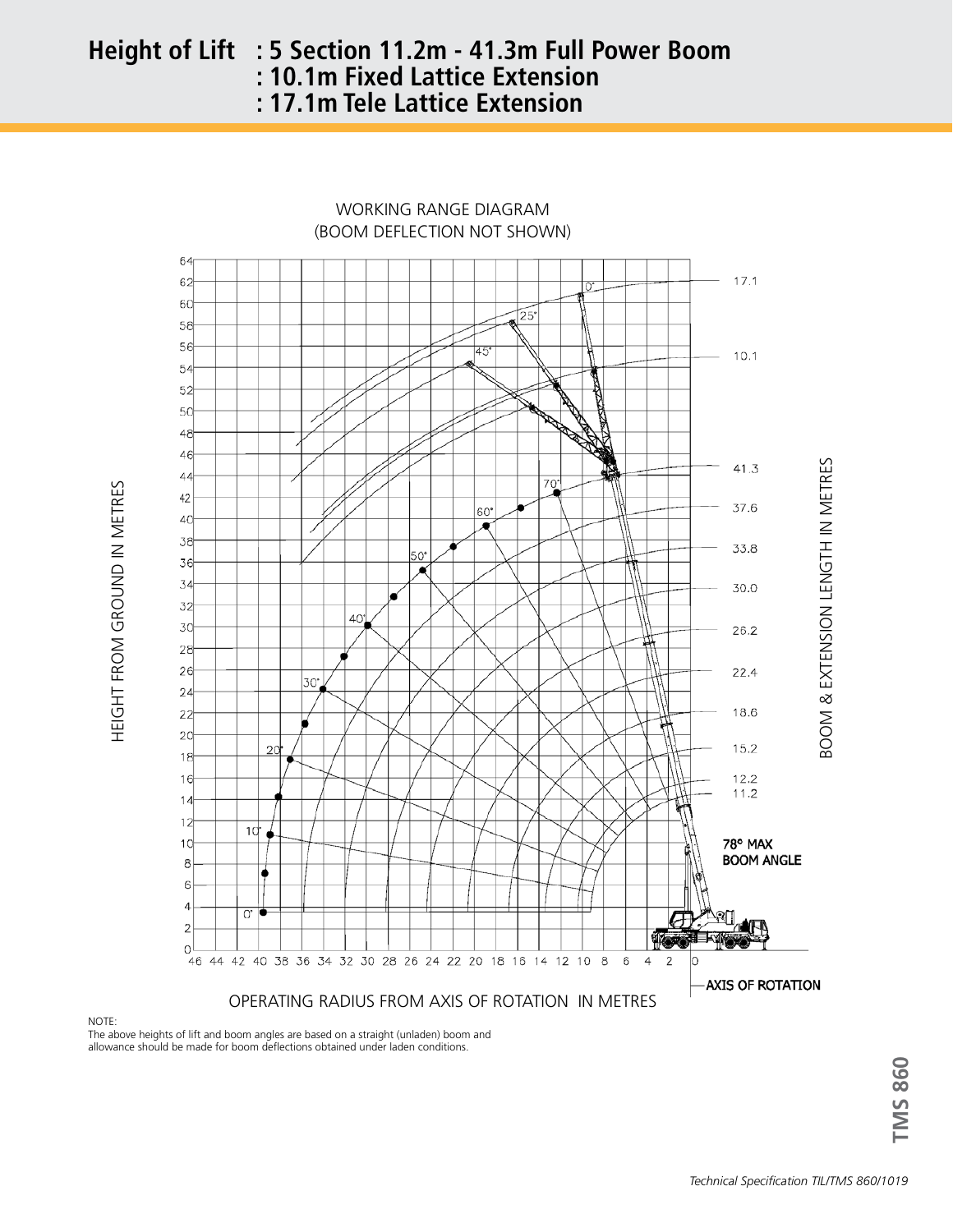# **Lifting Capacities (Metric) 85% Rating 5 Section Boom Duties (in Kilograms)**

| Radius in<br><b>Meters</b> | Main Boom Length (in Meters) |       |       |       |       |       |       |       |       |       |
|----------------------------|------------------------------|-------|-------|-------|-------|-------|-------|-------|-------|-------|
|                            | 11.20                        | 12.20 | 15.20 | 18.60 | 22.40 | 26.20 | 30.00 | 33.80 | 37.60 | 41.30 |
| 3.00                       | 60000                        | 44000 |       |       |       |       |       |       |       |       |
| 3.50                       | 56000                        | 44000 | 42500 |       |       |       |       |       |       |       |
| 4.00                       | 52000                        | 44000 | 42500 | 26575 |       |       |       |       |       |       |
| 4.50                       | 47000                        | 44000 | 42500 | 26575 | 14000 |       |       |       |       |       |
| 5.00                       | 41000                        | 41000 | 41000 | 26575 | 14000 | 13000 |       |       |       |       |
| 6.00                       | 33000                        | 33000 | 32000 | 26575 | 14000 | 13000 | 13000 |       |       |       |
| 7.00                       | 27000                        | 27000 | 26250 | 25925 | 14000 | 13000 | 13000 | 13000 |       |       |
| 8.00                       | 21050                        | 20500 | 20000 | 19600 | 13350 | 13000 | 13000 | 13000 | 10250 |       |
| 9.00                       | 16675                        | 16500 | 15800 | 15350 | 11850 | 12100 | 11500 | 11500 | 10250 | 5535  |
| 10.00                      |                              | 13500 | 12775 | 12375 | 10625 | 11000 | 11000 | 11000 | 10250 | 5535  |
| 12.00                      |                              |       | 8710  | 8350  | 9000  | 9470  | 9825  | 9830  | 10250 | 5535  |
| 14.00                      |                              |       |       | 5820  | 6450  | 6905  | 7250  | 7430  | 7620  | 5535  |
| 16.00                      |                              |       |       | 4035  | 4650  | 5095  | 5425  | 5665  | 5855  | 5535  |
| 18.00                      |                              |       |       |       | 3340  | 3770  | 4090  | 4320  | 4505  | 4655  |
| 20.00                      |                              |       |       |       | 2330  | 2755  | 3070  | 3295  | 3475  | 3620  |
| 22.00                      |                              |       |       |       |       | 1955  | 2265  | 2485  | 2665  | 2805  |
| 24.00                      |                              |       |       |       |       | 1310  | 1615  | 1830  | 2005  | 2145  |
| 26.00                      |                              |       |       |       |       |       | 1080  | 1295  | 1465  | 1600  |
| 28.00                      |                              |       |       |       |       |       | 630   | 840   | 1010  | 1145  |
| 30.00                      |                              |       |       |       |       |       |       |       | 625   | 760   |

#### **Main Boom Duties on Outriggers Fully Extended - Full 360° Slew**

Note: Minimum boom angle 0 degree for 41.3 meter boom length (no load) at over rear only.

**WARNING- Do not derrick- up from 0 degree boom angle if boom length is more than 33.8 meter.**

**10.1m Fixed Offsettable Boom Extension on Outriggers Fully Extended - 360° Slew** 

| Radius        | 10.1m length |            |            |  |  |  |  |
|---------------|--------------|------------|------------|--|--|--|--|
| (in Meters)   | 0° Offset    | 25° Offset | 45° Offset |  |  |  |  |
| 12.0          | 3,875        |            |            |  |  |  |  |
| 14.0          | 3,875        |            |            |  |  |  |  |
| 16.0          | 3,875        | 3,375      |            |  |  |  |  |
| 18.0          | 3,780        | 3,260      | 2,965      |  |  |  |  |
| 20.0<br>3,450 |              | 3,005      | 2,840      |  |  |  |  |
| 22.0          | 2,820        | 2,780      | 2,690      |  |  |  |  |
| 24.0          | 2,190        | 2,160      | 2,060      |  |  |  |  |
| 26.0          | 1,670        | 1,640      | 1,540      |  |  |  |  |
| 28.0          | 1,230        | 1,200      | 1,100      |  |  |  |  |
| 30.0          | 750          | 750        | 700        |  |  |  |  |

## **17.1m Tele Offsettable Boom Extension on Outriggers Fully Extended - 360° Slew**

| Radius      | 17.1m length |            |            |  |  |  |  |
|-------------|--------------|------------|------------|--|--|--|--|
| (in Meters) | 0° Offset    | 25° Offset | 45° Offset |  |  |  |  |
| 12.0        |              |            |            |  |  |  |  |
| 14.0        | 2,280        |            |            |  |  |  |  |
| 16.0        | 2,280        |            |            |  |  |  |  |
| 18.0        | 2,280        |            |            |  |  |  |  |
| 20.0        | 2,280        | 2,040      |            |  |  |  |  |
| 22.0        | 2,280        | 2,035      |            |  |  |  |  |
| 24.0        | 2,190        | 1,900      | 1,685      |  |  |  |  |
| 26.0        | 1,900        | 1,780      | 1,630      |  |  |  |  |
| 28.0        | 1,450        | 1,450      | 1,350      |  |  |  |  |
| 30.0        | 1,000        | 1,000      | 950        |  |  |  |  |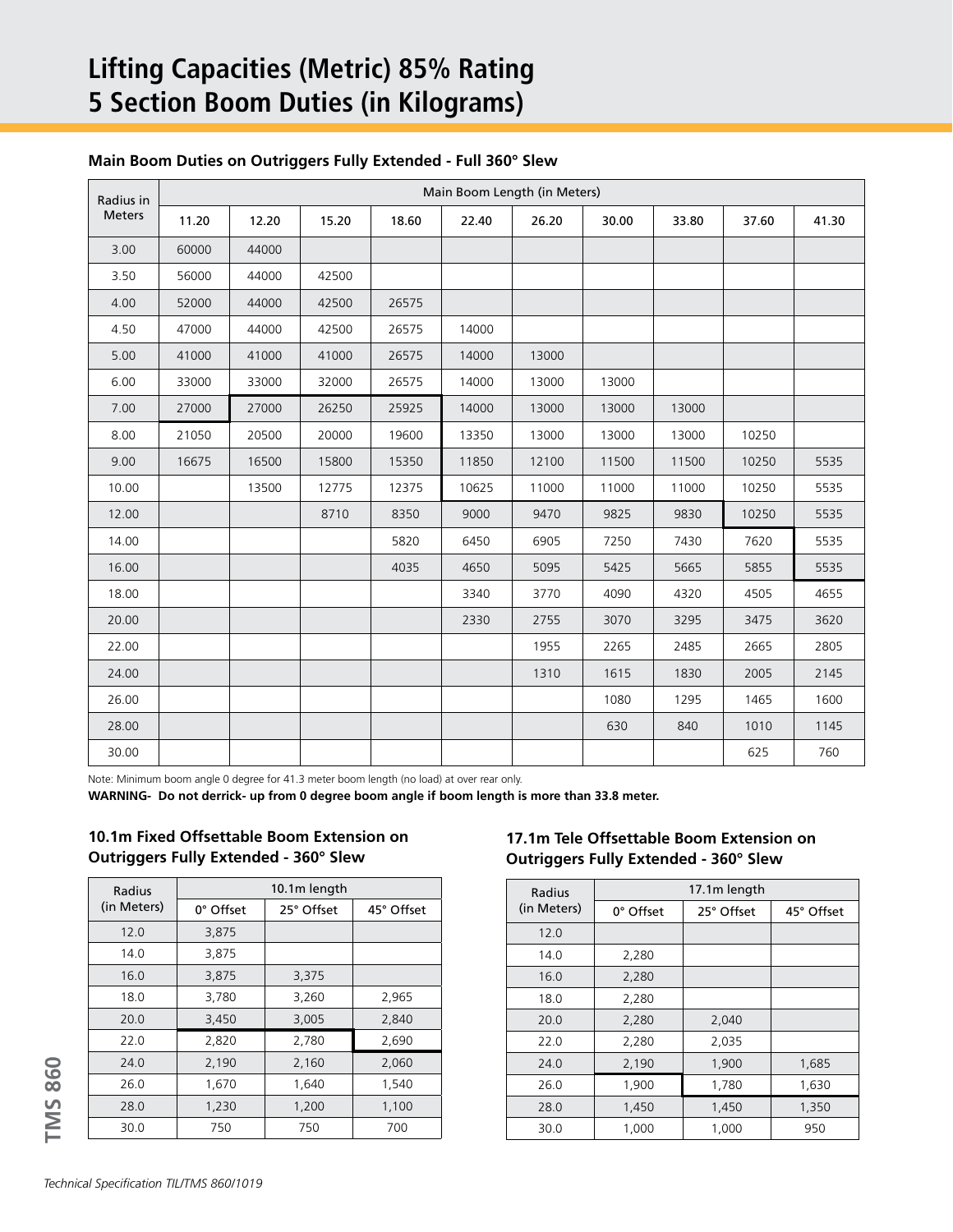| Auxiliary Boom Head          | 60 kg    |  |  |
|------------------------------|----------|--|--|
| Hookblocks and Headache Ball |          |  |  |
| 60 MT, 5 Sheaves             | **570 kg |  |  |
| 40 MT / 50 MT                | **426 kg |  |  |
| 15 MT, 1 Sheave              | **418 kg |  |  |
| 6.8 MT, Headache Ball        | **140 kg |  |  |

#### **Weight Reduction for Load Handling Devices (approx.)**

| 10.1m Boom Extension     |           |  |  |  |  |  |
|--------------------------|-----------|--|--|--|--|--|
| Stowed (Boom Extension)  | *470 kg   |  |  |  |  |  |
| Erected (Boom Extension) | *2,195 kg |  |  |  |  |  |
| 17.1m Boom Extension     |           |  |  |  |  |  |
| Stowed (Boom Extension)  | *725 kg   |  |  |  |  |  |
| Erected (Boom Extension) | *3,680 kg |  |  |  |  |  |

\* Reduction of main boom capacities \*\* Refer to rating plate for

actual weights

#### **Hookblock Capacities and Weights - Tonnes**

| No of Falls          | 10    |       |       |       |       |       |       |       |       |       |
|----------------------|-------|-------|-------|-------|-------|-------|-------|-------|-------|-------|
| Permissible Load     | 60    | 55.0  | 50.0  | 40.0  | 35.0  | 30.0  | 23.0  | 17.0  | 12.0  | 6.0   |
| Weight of Hook Block | 0.570 | 0.570 | ).570 | 0.570 | 0.570 | 0.570 | 0.570 | 0.570 | 0.418 | 0.140 |

#### **Notes for Lifting Capacities**

WARNING: THIS CHART IS ONLY A GUIDE. The Notes below are for illustration only and should not be relied upon to operate the crane. The individual crane's load chart, operating instructions and other instruction plates must be read and understood prior to operating the crane.

- 1. All rated loads have been tested to meet minimum requirements of IS: 4573-1982 Specification for Power Driven Mobile Cranes, and do not exceed (85% of the tipping load on outriggers as well as on rubber) as determined by SAE J765OCT 80 Crane Stability Test Code.
- 2. The weight of hook-block, slings and all similarly used load handling devices must be added to the weight of the load. When more than minimum required reeving is used, the additional rope weight shall be considered part of the load.
- 3. Capacities appearing above the bold line are based on structural strength and tipping should not be relied upon as a capacity limitation.
- 4. All capacities are for crane on firm, level surface. It may be necessary to have structural supports under the outrigger floats or tyres to spread the load to a larger bearing surface.
- 5. When either boom length or radius or both are between values listed, the smallest load shown at either the next larger radius or boom length shall be used.
- 6. For outrigger operation, all outriggers shall be fully stretched & jacks extended to raise tyres free of the ground & the slew plinth becomes horizontal before raising the boom or lifting loads.
- 7. The machine is equipped with front jack, the front jack cylinder shall be set along with the four outriggers.
- 8. Tyres shall be inflated to the recommended pressure. Damaged tyres are hazardous for safe operation of crane.
- 9. Lifting over-side on rubber is not permitted. Outrigger beams must be fully extended and stabilizers properly set when rotating superstructure over the side.
- 10. Load ratings are based on freely suspended loads. No attempt shall be made to move a load horizontally on the ground in any direction.
- 11. Handling of other equipment with the boom is not authorized except with equipment furnished and installed by TIL Ltd.
- 12. Do not move the crane with boom extended or jib erected.
- 13. 10.1m fixed and 17.1m tele length boom extensions may be used for double or single line lifting service.

#### 14. BOOM EXTENSION WARNING:

For main boom length greater than 33.8m with 10.1m fixed and 17.1m tele length boom extensions in working position, the boom angle must not be less than 40°, since loss of stability will occur causing a tipping condition. The boom angle is not restricted for main boom length equal to or less than 33.8m. The warning also applies for boom extension erection purposes.

WARNING: Outrigger beams must be fully extended and stabilizers properly set when rotating superstructure over side. Do not rotate superstructure while on rubber.



Dimensions are for largest furnished hook block with anti-two block activated.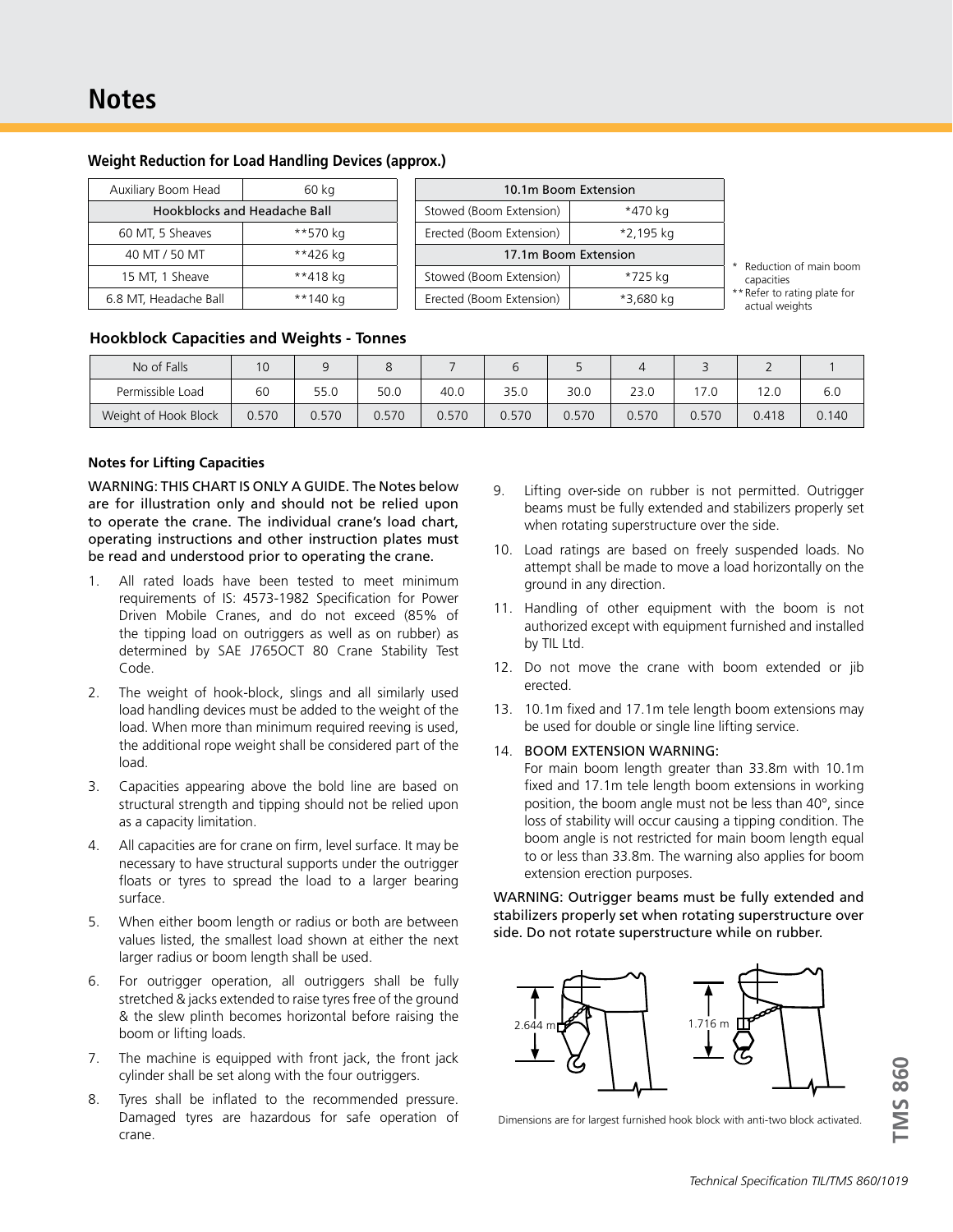# **Carrier Specification**

## **CARRIER**

8x4 wheel, right hand drive, purpose-built, heavy duty carrier frame of torsion box section with integral front & rear outrigger housing fabricated from high strength steel plates and sections.

## **OUTRIGGERS**

Hydraulically operated outrigger system, comprising four independently controlled hydraulic telescopic horizontal beams with vertical jacks for over side & over rear operation. Plus one vertical hydraulic jack mounted under front of carrier to permit 360° lifting duties. Outrigger hydraulic jacks are fitted with positive lock valves. Easy fit outrigger feet are provided with stowage facility on carrier.

## **OUTRIGGER CONTROLS**

Located on both side of the chassis, requires two hand operation. Crane level indicator adjacent to controls.

#### **ENGINE**

Ashok Leyland H6ETICRC3R325 165 kW @ 2500 RPM Max. Torque : 800 Nm @ 1700 - 1900 RPM Emission : BS III CEV

## **CLUTCH**

Dry single plate hydraulically operated servo assisted.

#### **GEAR BOX**

Synchromesh, 9 forward & 1 reverse speed obtained via a single lever control.

#### **DRIVE CONFIGURATION**

8 x 4

#### **AXLES**

Front Axle – 2 beam type non-drive steer axles, leaf spring mounted in tandem.

Rear Axle – 2 Heavy duty, fully floating type with hub reduction, twin axle. Air operated inter axle differential lock. Mounted on specially designed rocker beam to allow maximum articulation on uneven ground.

#### **STEERING**

Front axles, mechanical with hydraulic power assist controlled by steering wheel from driver's cab. Turning Circle Diameter - 23.8 m

#### **BRAKES**

Service - Air operated on all wheels by means of foot operated pedal in driver's cab.

Parking - Flick-valve operated, spring actuated pneumatically released brake on trailing front axle and leading rear axle.

## **FUEL TANK**

Capacity – 300 litres.

## **WHEELS & TYRES**

Tyres 12.00 x 20-18 single on front axles and twins on rear axles.

Spare wheel (one) provided for front axle.

## **DRIVER'S CAB**

Two man design, steel construction full width cab with electric fan, interior light, horn, operating windows fitted with toughened glass. Two lockable doors, electric windscreen wiper in front of windscreen. Upholstered and adjustable operator's seat. Automotive controls include steering wheel, pedals for clutch, brake and accelerator.

#### **INSTRUMENTATION**

Air pressure gauge, engine oil pressure gauge, fuel gauge, water temperature gauge, speedometer, voltmeter, tacho-hourmeter, warning lights and switches for control.

#### **ELECTRICAL EQUIPMENT**

24-Volt starting and lighting system includes two combined dipping head lamps, side, rear and stop lamp, flashing direction indicator.

#### **MISC. STANDARD EQUIPMENT**

Beacon Lights 3 point seat belt in driver's cab Boom base light Front and Rear Tow Hook Mobile charging Point in driver's cabin 1 no. Fire Extinguisher First - Aid box Full Deck Platform Lockable Tool Box Tool Box with Tool Kit For normal maintenance

#### **MAXIMUM SPEED**

47 km/hr

#### **GROSS VEHICLE WEIGHT AND AXLE LOADS (approx)**

| Front Axles | $-16,280$ kg |
|-------------|--------------|
| Rear Axles  | - 25,990 kg  |
| GVW         | - 42,270 kg  |

## **WEIGHTS FOR OPTIONAL ITEM (approx.)**

Auxiliary Hoist : 700 kg 10.1m Fixed Lattice : 800 kg 17.1m Tele Lattice: 1200 kg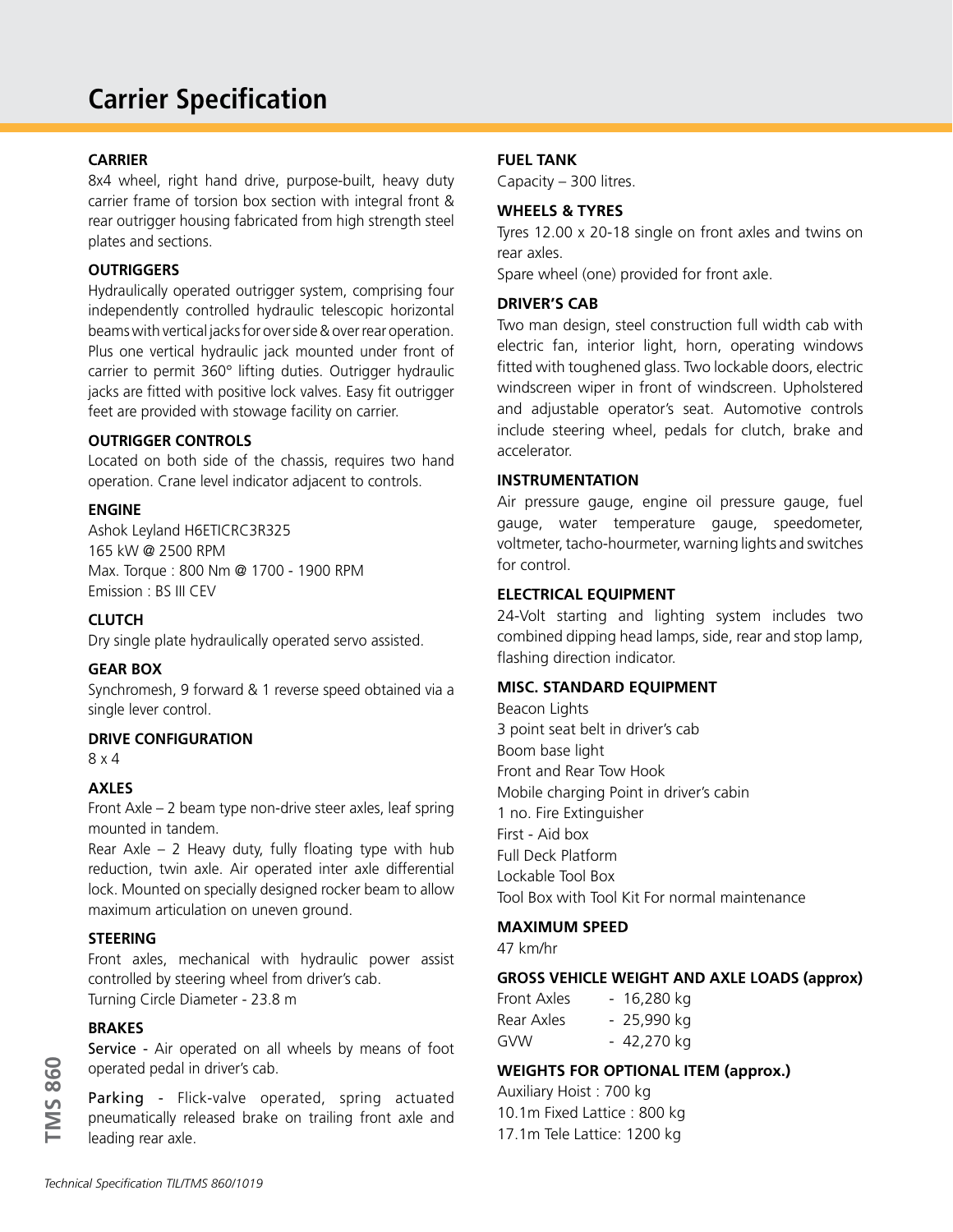



#### Dimensions in mm

Constant improvement and engineering progress make it necessary that we reserve the right to make specification, equipment and price changes without notice. The photographs/drawings in this document are just for Illustrative purpose which may include optional equipment and accessories, which can be provided at an additional cost on request.